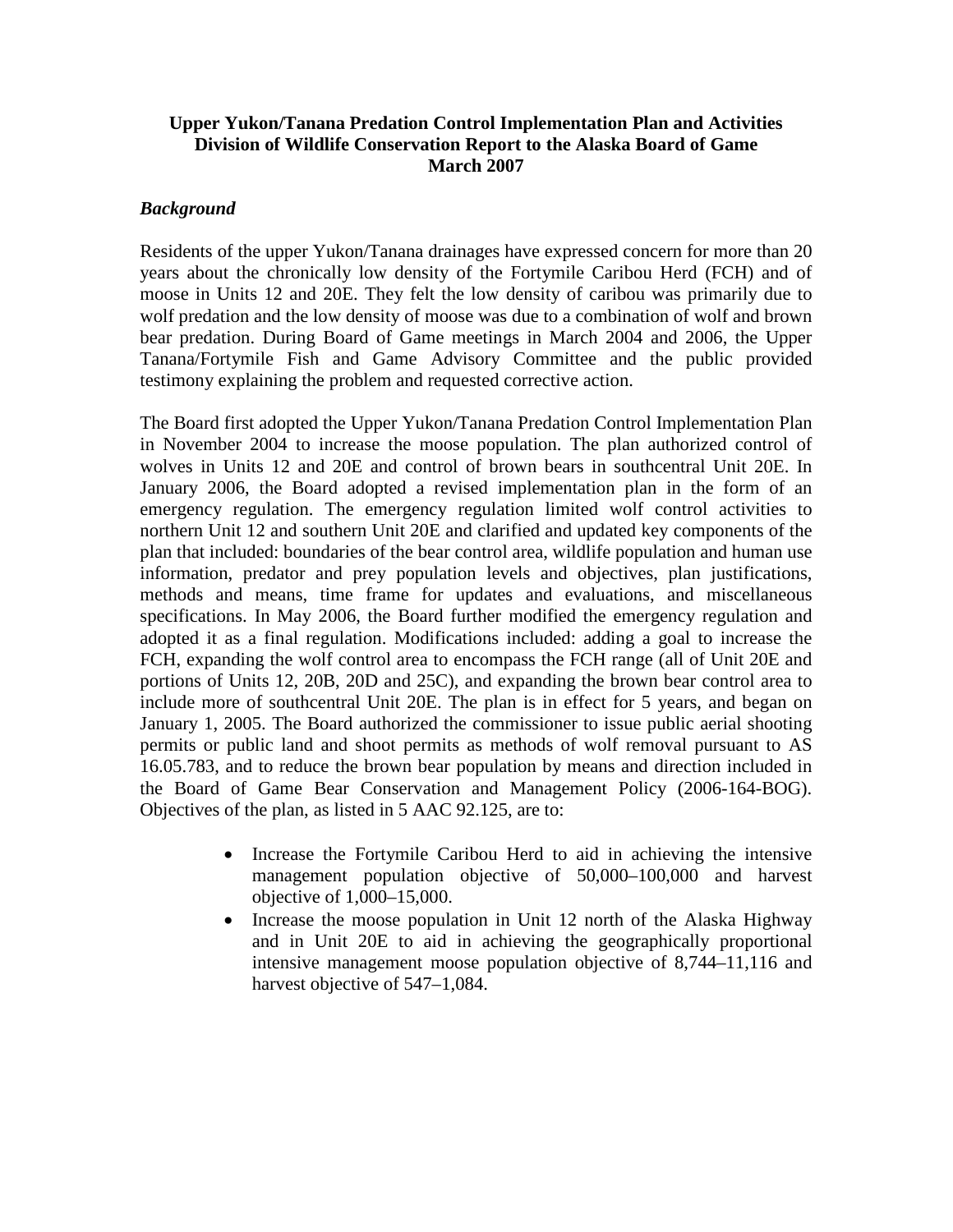#### *Plan Implementation Activities*

### 2005–2006 CONTROL PROGRAM

We conducted control activities during regulatory year (RY) 2005–2006 under authority of the wolf and brown bear control program adopted by the Board in November 2004 and modified in January 2006 (regulatory year begins on July 1 and ends June 30, e.g., RY05  $=$  July 1, 2005–June 30, 2006).

*Wolf Control.* We conducted wolf control activities in that portion of Unit 12 north of the Alaska Highway and west of the Taylor Highway and in that portion of Unit 20E within all drainages of the South Fork Fortymile River, the North Fork Fortymile River downstream of its confluence with the Middle Fork Fortymile River, the Middle Fork Fortymile River and Ladue River. We received 49 applications for public wolf control permits and issued 35 permits (14 pilots, 21 gunners). The control program was in effect during November 1, 2005–April 30, 2006, with the exception of January 18–27, 2006 when activities were temporarily suspended due to a court injunction. Permittees were allowed to take wolves using aerial shooting or land and shoot methods. They took 17 wolves, and an additional 56 wolves were taken by hunters and trappers (Table 1). We were unable to reduce the population to 50–56 wolves, as specified in the predator control implementation plan adopted by the Board in January 2006.

|                  |  |  |  |  |  | Table 1. Wolf harvest and wolf control take in the Upper Yukon/Tanana Predator Control |  |
|------------------|--|--|--|--|--|----------------------------------------------------------------------------------------|--|
| Area, RY01-RY05. |  |  |  |  |  |                                                                                        |  |

| Regulatory | Hunting and             | Wolf                | Total |
|------------|-------------------------|---------------------|-------|
| Year       | <b>Trapping Harvest</b> | <b>Control Take</b> | Kill  |
| 2001-2002  | 59                      |                     | 59    |
| 2002-2003  |                         |                     |       |
| 2003-2004  | 56                      |                     | 56    |
| 2004-2005  | 70                      |                     | 128   |
| 2005-2006  | 56                      |                     |       |

*Brown Bear Control.* We conducted brown bear control activities in that portion of Unit 20E within the South Fork Fortymile River drainage upstream from and including the Wall Street Creek drainage. We issued 28 control permits to the public, and registered 4 brown bear bait sites. The control program was in effect during August 10, 2005–June 30, 2006, with the exception of January 18–27, 2006 when activities were temporarily suspended due to a court injunction. Requirements and restrictions for the take of brown bears included in the Alaska Hunting Regulations applied to the permittees, except that permittees did not have an individual kill limit and they had the option to bait brown bears if the bait site was registered with our Tok office. Permittees took 3 brown bears, and an additional 7 bears were taken by hunters (Table 2). No bears were taken at bait sites. We were unable to reduce the population to 54 bears, as specified in the predator control implementation plan adopted by the Board in January 2006.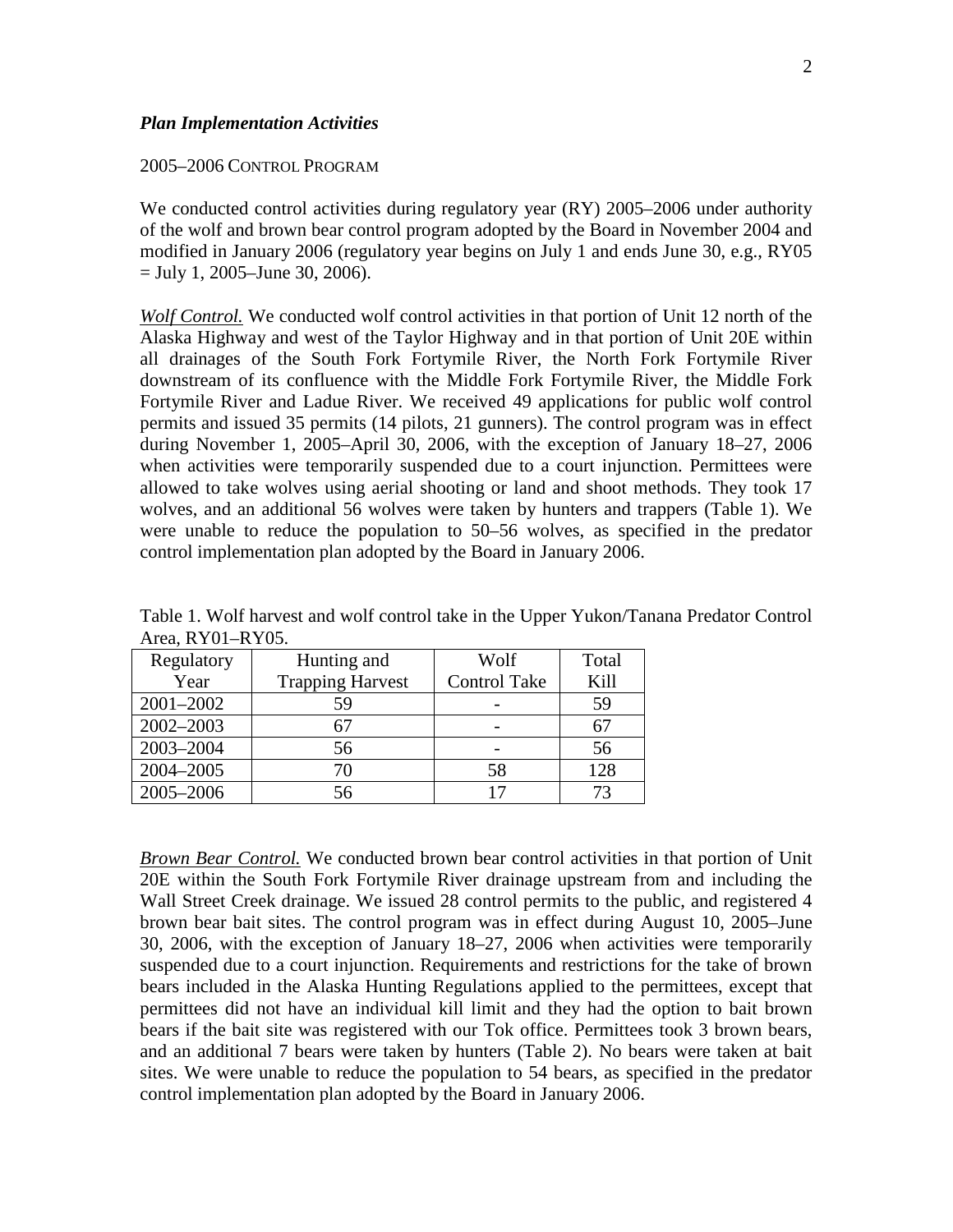| Regulatory |         | Brown Bear          | Total |
|------------|---------|---------------------|-------|
| Year       | Hunting | <b>Control Take</b> | Kill  |
| 2001-2002  |         |                     |       |
| 2002-2003  |         |                     |       |
| 2003-2004  |         |                     |       |
| 2004-2005  |         |                     |       |
| 2005-2006  |         |                     |       |

Table 2. Brown bear harvest and brown bear control take in the Upper Yukon/Tanana Predator Control Area, RY01–RY05.

### 2006–2007 CONTROL PROGRAM

We conducted control activities during RY06 under authority of the wolf and brown bear control program adopted by the Board in May 2006.

*Wolf Control.* We conducted wolf control activities in: that portion of Unit 12 north of the Alaska Highway; that portion of Unit 20D within the Goodpaster River drainage upstream from and including the South Fork Goodpaster River drainage, and within the Healy River, and the Billy and Sand creek drainages; that portion of Unit 20B within the Salcha River drainage upstream from and including the Goose Creek drainage, and within the Middle Fork of the Chena River drainage; all of Unit 20E; and that portion of Unit 25C within the Birch Creek drainage upstream from the Steese Highway bridge, and within the area draining into the south and west bank of the Yukon River upstream from the community of Circle. We received 62 applications for public wolf control permits and issued 38 permits (16 pilots, 22 gunners). The control program will be in effect during October 2, 2006–April 30, 2007 or until the wolf population is reduced to the control objective of 88–103 specified in the predator control implementation plan adopted by the Board in May 2006. We estimate that 197–322 wolves will need to be taken to reach the upper end of the control objective. To date, 11 wolves have been taken by control permittees.

*Brown Bear Control.* We conducted brown bear control activities in that portion of Unit 20E within the South Fork Fortymile River drainage upstream from and including the Butte Creek drainage, the Middle Fork Fortymile River drainage upstream from but not including the Joseph Creek drainage, and the Sixtymile and North Ladue river drainages. To date, we have issued 12 control permits to the public, and registered 2 brown bear bait sites. The control program will be in effect during September 1, 2006–June 30, 2007 or until the brown bear population is reduced to the control objective of 68 bears specified in the predator control implementation plan adopted by the Board in May 2006. Requirements and restrictions for the take of brown bears included in the Alaska Hunting Regulations apply to the permittees, except that permittees do not have an individual kill limit, they may bait brown bears and take brown bears same-day-airborne at bait stations if the bait stations are registered with our Tok office. In addition, hunting regulations allow permittees to sell the raw hide and skull of brown bears if they obtain a department sale tag and permit.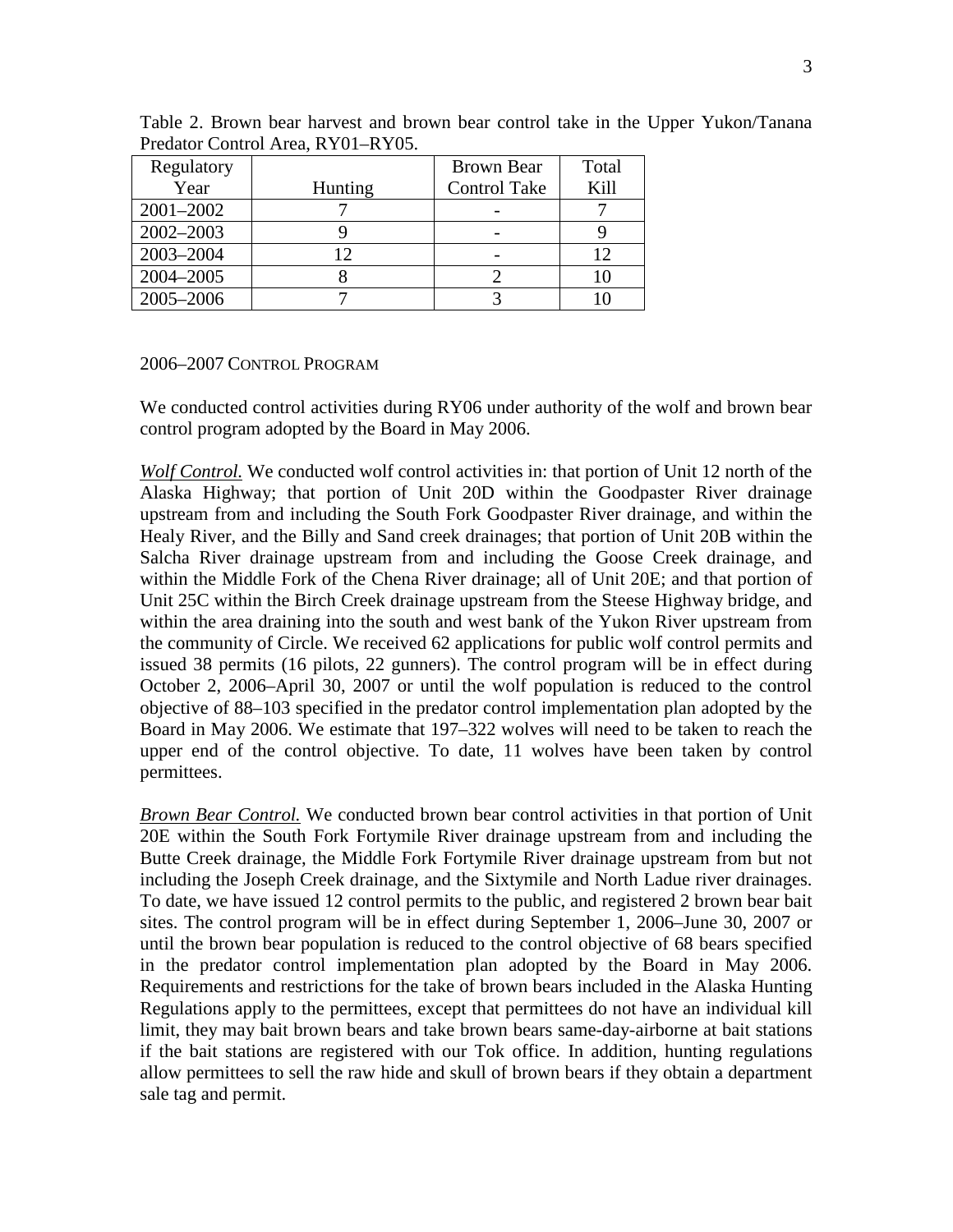We estimate that 102 brown bears will need to be taken to reach the control objective. To date, permittees have taken 1 brown bear. That bear was not taken at a bait site and a sale permit and tag were issued to the permittee. However, neither the hide nor the skull have been reported as sold. An additional 2 brown bears have been taken by hunters, with 1 sale permit and tag issued. To date, neither the hide nor the skull of this bear was reported as sold.

# *Status of Prey and Predator Populations*

# CARIBOU POPULATION

*Population Composition.* Fall 2006 surveys indicated there were an estimated 34 calves per 100 cows. Calves per 100 cows averaged 21 during the prior 3 years.

*Population Size.* Herd size in early May 2006 was estimated at 39,500. This estimate was derived from the early May 2005 estimate, spring 2005 calving ground surveys, fall 2005 composition counts, and annual mortality rates estimated from the number of radiocollared caribou that died during May 2005–May 2006. No photo census has been completed since 2003, when 43,375 caribou were counted, because of inadequate census conditions. A census is planned for June 2007. Herd size in May 2007 is expected to be near 41,000, depending on late winter mortality. Herd size is well below the intensive management objective of 50,000–100,000 and is stable.

*Harvest.* Harvest is guided by the FCH Harvest Plan (2006–2012), which was developed by a coalition of fish and game advisory committees and the Eastern Interior Regional Subsistence Advisory Council in cooperation with Yukon First Nations, the Yukon government, US Bureau of Land Management and the Alaska Department of Fish and Game. The plan calls for continuing the present registration permit system with a conservative harvest rate of 2% or 850 animals to facilitate herd growth.

Average annual harvest during RY01–RY05 was 789. Harvest during RY06 was 848. Based on our current population estimate and using guidelines in the FCH Harvest Plan, the harvest quota for RY07 will be approximately 850 caribou. Harvest is below the intensive management objective of 1,000–15,000 caribou.

## MOOSE POPULATION

*Population Composition.* We conducted surveys in a 4,630mi<sup>2</sup> area of southern Unit 20E during fall 2006 and estimated 31 calves and 6 yearling bulls per 100 cows in that area. During fall 2000–2005, calves and yearling bulls per 100 cows averaged 19 and 9, respectively. Additional surveys are planned during fall 2007. Data are currently insufficient to evaluate the effect of the wolf control program on the moose population.

*Population Size.* We estimated the moose population size in Unit 12 north of the Alaska Highway and Unit 20E at 4,300–5,200 in 2004, 4,300–5,900 in 2005 and 4,300–6,100 in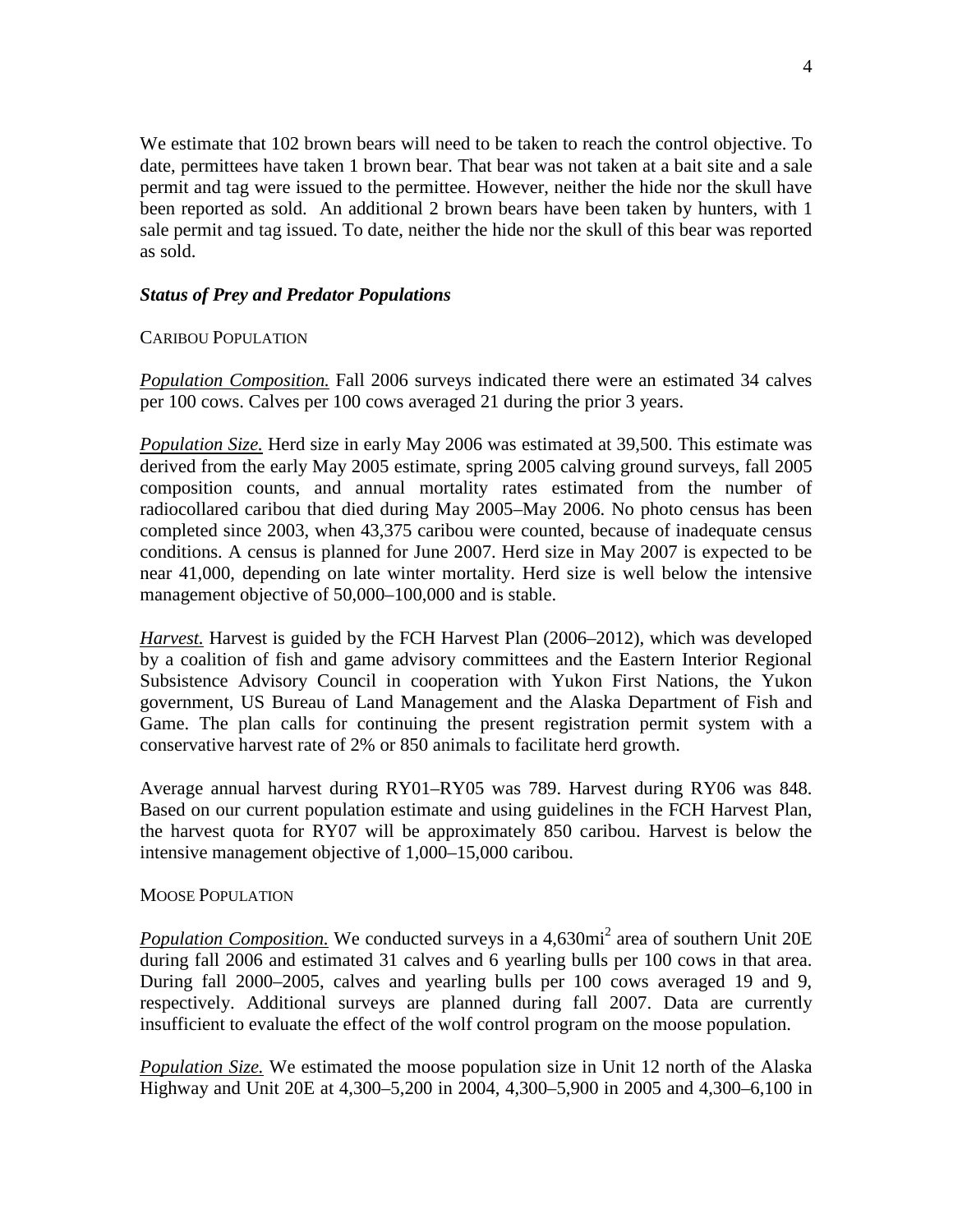2006. These estimates were based on extrapolations from fall surveys conducted in a 4,630 mi<sup>2</sup> area of southern Unit 20E during 2004–2006 and surveys conducted within a 1,200 mi2 area of the Yukon Charley Rivers Preserve in northern Unit 20E in 2003. Additional surveys are planned for fall 2007. The current population is well below the intensive management objective of 8,744–11,116 and is likely stable.

*Harvest.* Average harvest of moose in Unit 12 north of the Alaska Highway and in Unit 20E during RY01–RY05 was 146. Harvest during RY06 was 147. Based on current 2006 estimates of recruitment and a 4% harvest rate for bulls, the harvestable surplus was 135– 201, well below the intensive management harvest objective of 547–1,084.

### WOLF POPULATION

*Population Size.* We estimated the pre-control population in the current wolf control area during fall 2004 was 350-410 in 50-70 packs or approximately  $18-2$  wolves/1000 mi<sup>2</sup>. This estimate was based on department wolf surveys, wolf research in interior Alaska and Yukon, anecdotal observations, trapper and hunter interviews, and sealing records.

During RY04, wolves were reduced due to predation control activities and hunter and trapper harvest. We estimated the fall 2005 population in the current wolf control area was 300–375 wolves in 50–70 packs (approximately 16–19 wolves/1,000 mi<sup>2</sup>). This estimate was based on information from wolf research in Interior Alaska and Yukon, wolf control permittee reports, our observations, and sealing records.

During RY05, additional wolves were taken by wolf control permittees, hunters and trappers. Using our PredPrey model, we estimated the fall 2006 wolf population in the current wolf control area at 300–425 wolves. The model uses the relationship between spring 2006 wolf, moose and caribou population size to predict a likely growth rate for the wolf population. Mathematical equations which define model functions were taken from published predator-prey studies conducted across North America. Surveys are planned for March 2007 if survey conditions are suitable.

*Harvest.* Hunting and trapping harvest of wolves in the current control area during RY 01–RY05 averaged 62 annually (Table 1). An additional 60, 11 and 17 wolves were taken in the wolf control program during the last 3 regulatory years, respectively.

#### BROWN BEAR POPULATION

*Population Size.* We estimated the pre-control brown bear population within the current brown bear control area was 170 bears in June 2004. The estimate was based on extrapolation of a density estimate obtained in central Unit 20E during 1986 and on intensive research studies conducted in similar habitats with similar bear food resources during 1981–1998 in Unit 20A, 100 miles to the west.

During May 20–July 18, 2006, we conducted a DNA-based mark-recapture estimate of brown bear numbers in a 2005 mi<sup>2</sup> portion of the current bear control area. Preliminary